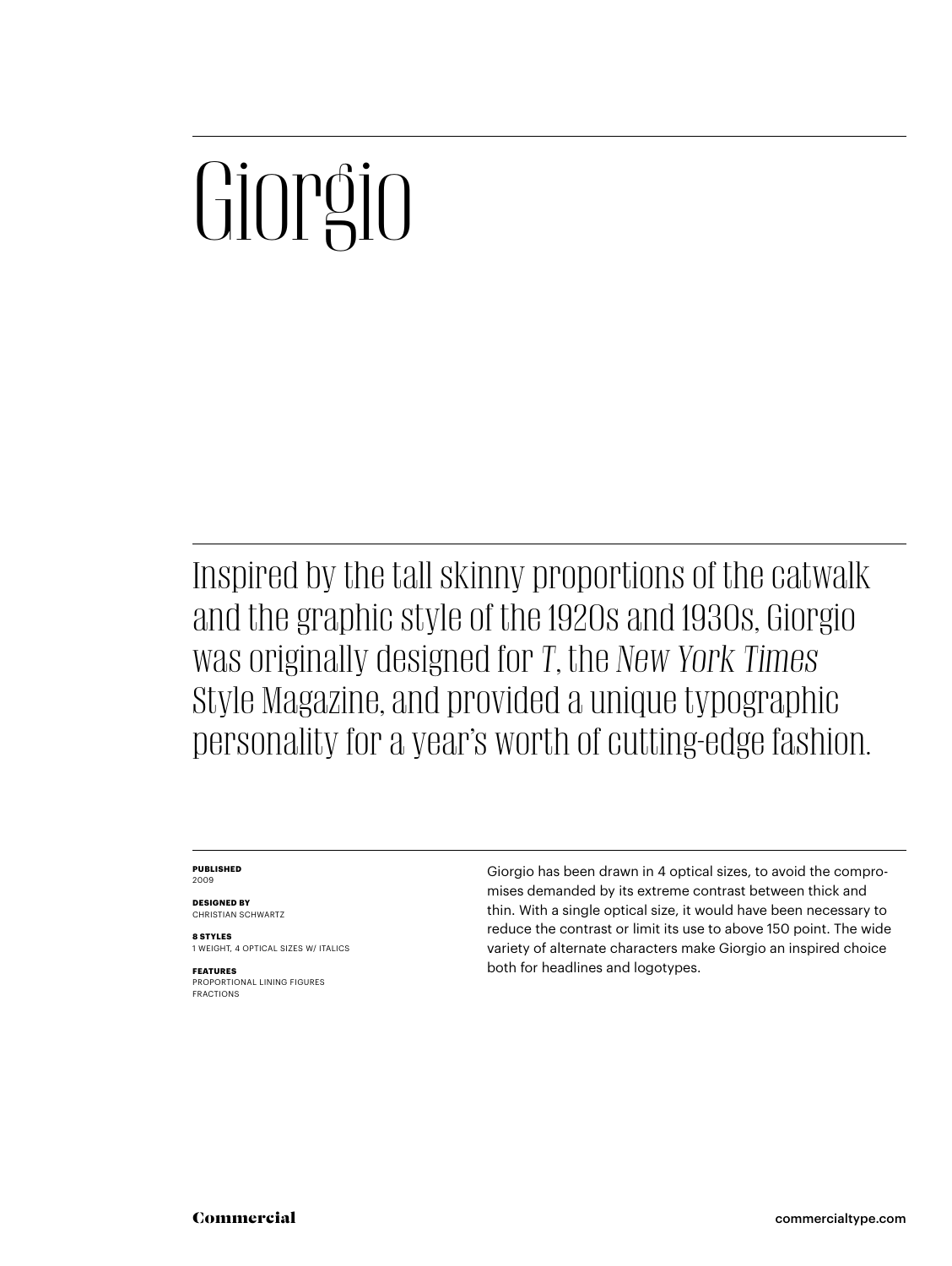SMALL, 24 PT

SMALL, 48 PT

MEDIUM, 48 PT

MEDIUM, 72 PT

LARGE, 72 PT

LARGE, 90 PT

XLARGE, 90 PT

XLARGE, 132 PT +

Elsa Schiaparelli

Moments choisis des histoire(s) du cinéma

Les Pennes-Mirabeau

Michelangelo Antonioni

Characteristics

Himst Lubitsch Ernst Lubitsch Commercialtype<br>Commercialtype<br>Commercialtype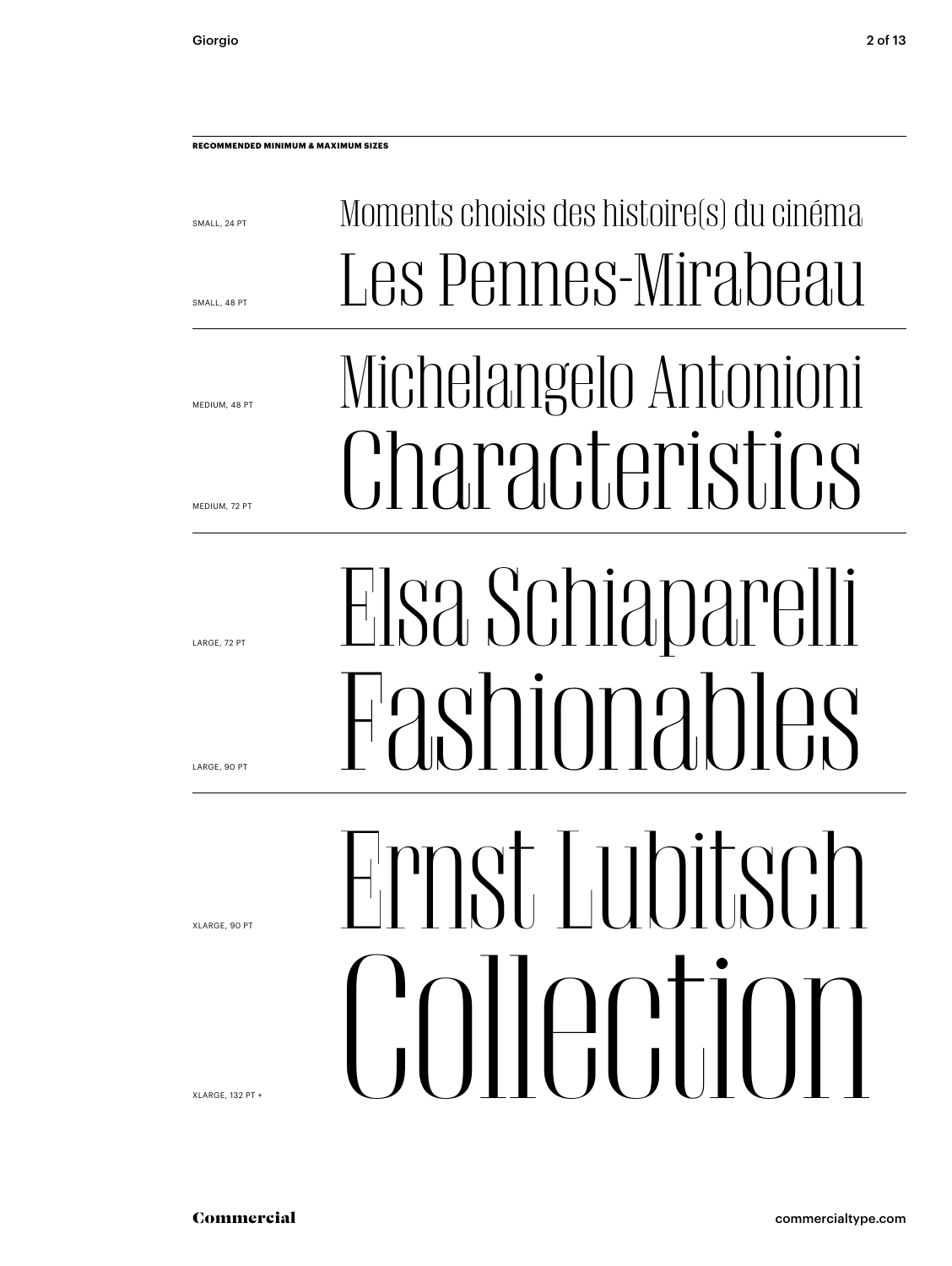## $\prod_{i=1}^{n}$  $\int_{\mathbb{R}}\int_{\mathbb{R}}\int_{\mathbb{R}}$ GIORGIO XLARGE REGULAR, 160 PT [ALTERNATE n, h]

## OIORGIO XLARGE REGULAR, 160 PT [ALTERNATE n, h] *SHANGHAI Créateurs*

GIORGIO XLARGE ITALIC, 160 PT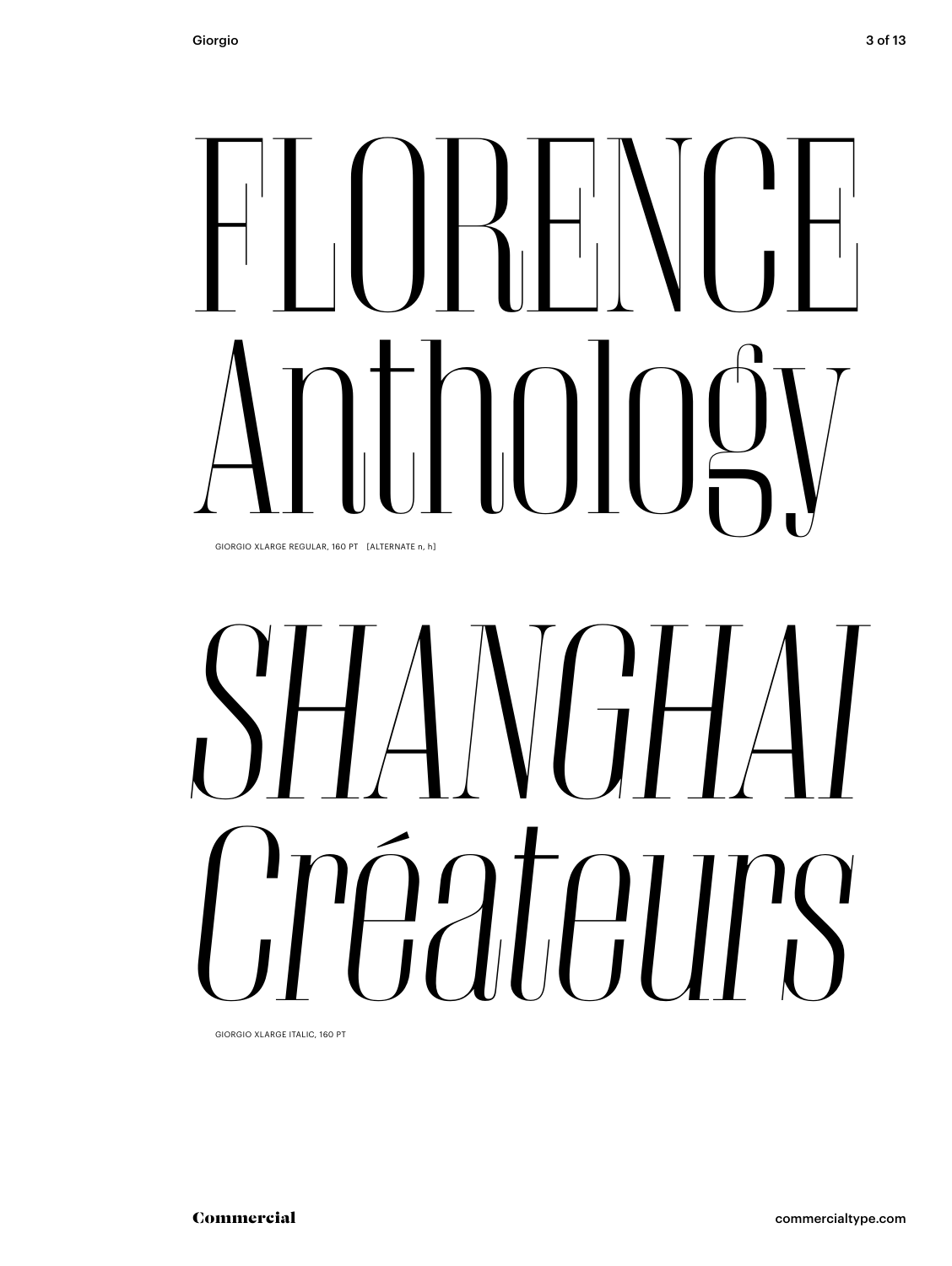### $\begin{bmatrix} 1 & 1 \\ 1 & 1 \end{bmatrix}$  $\left\{ \right. \right\}$ KOMERČNÍ GIORGIO XLARGE REGULAR, 160 PT [ALTERNATE k]

# OORGIO XLARGE REGULAR, 160 PT LALTERNATE KJ *PORTUGAL Originated*

GIORGIO XLARGE ITALIC, 160 PT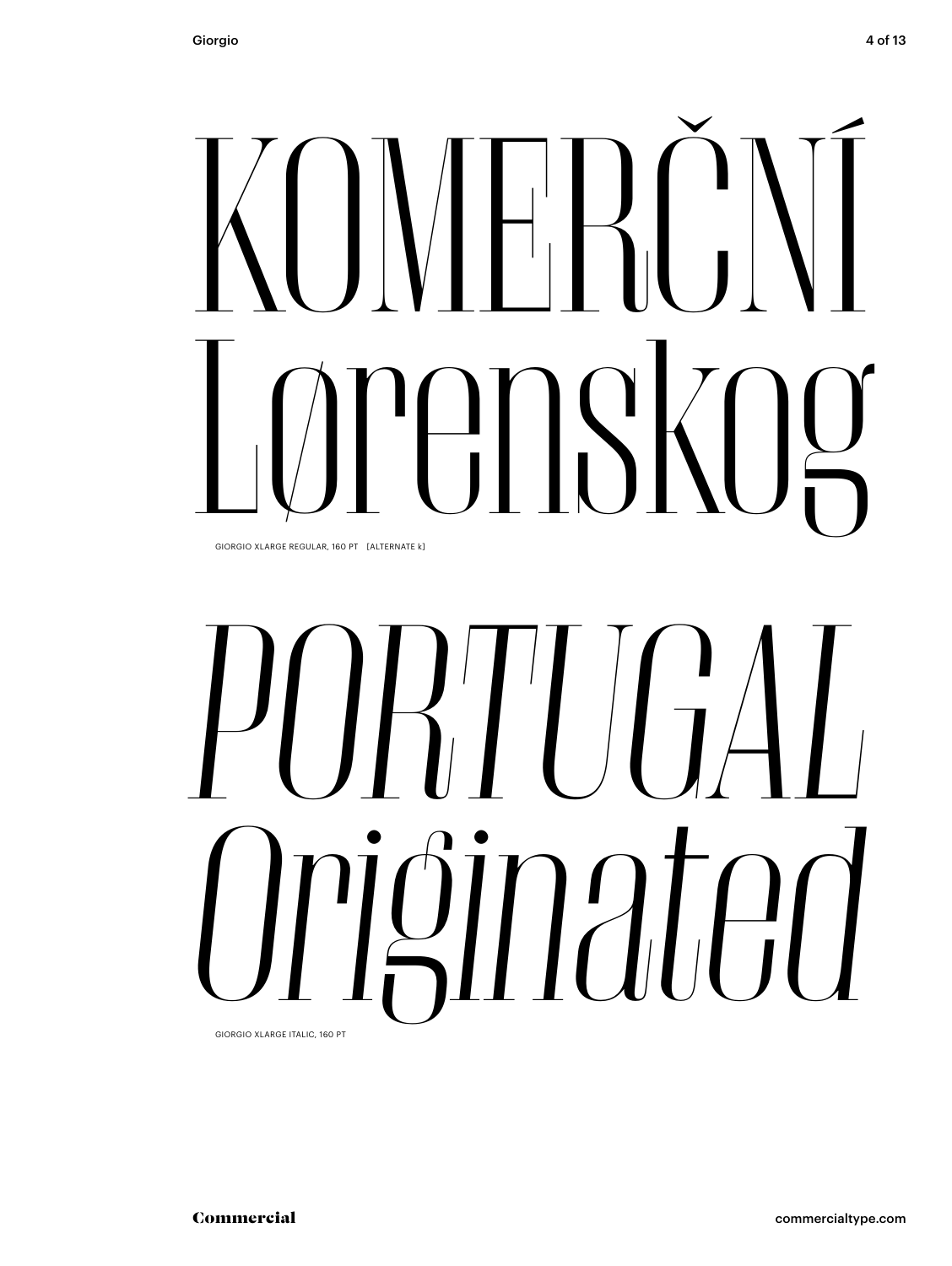# Physiopathologic<br>T7TNTTGUNDAKİ Tara Fägğraşului

GIORGIO LARGE REGULAR, 90 PT [ALTERNATE g]

### Historiographers *Historiographers BLÁSKÓGABYGGÐ Rangárvallasýsla*

GIORGIO LARGE ITALIC, 90 PT [ALTERNATE g]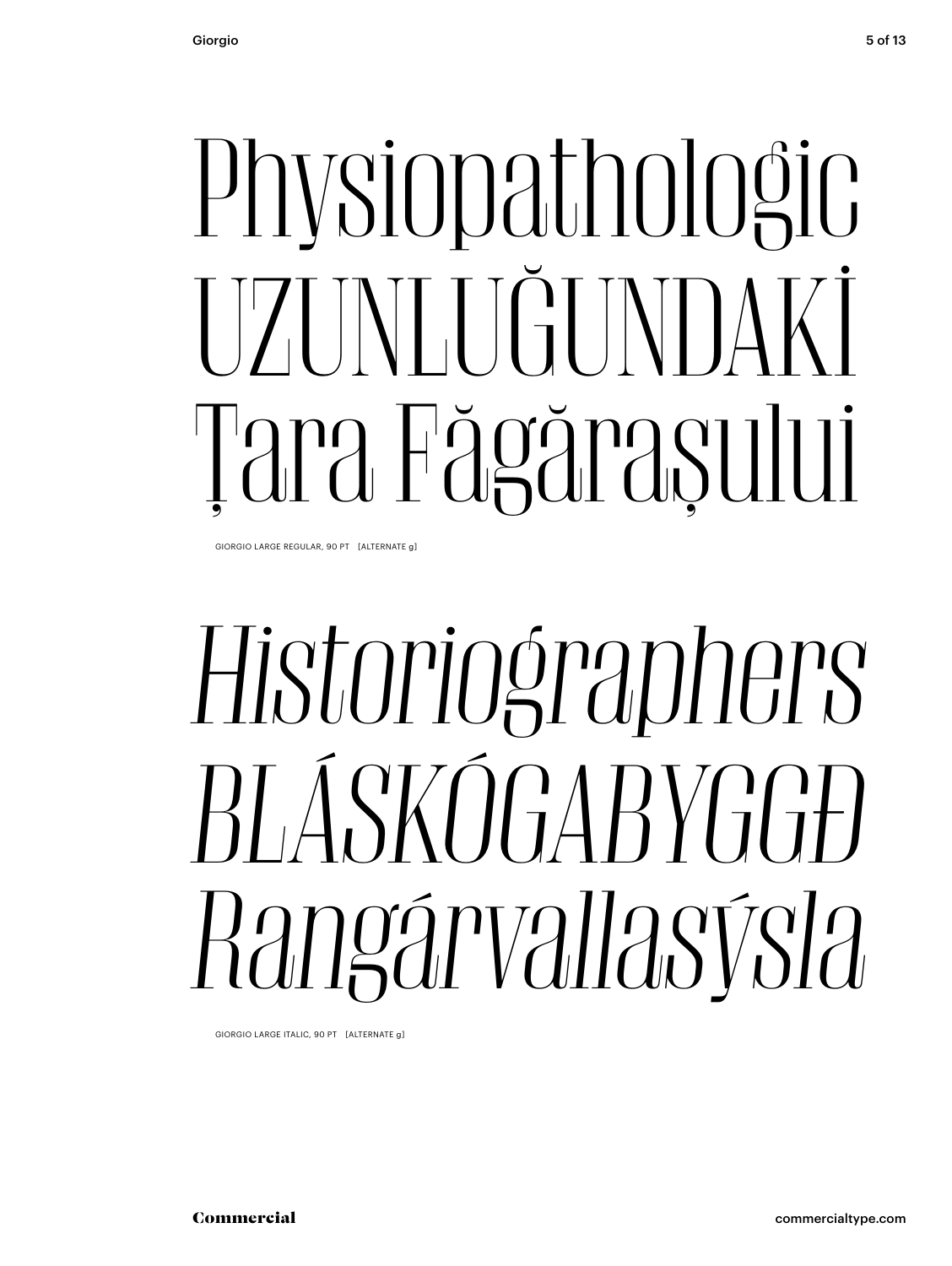## Machiavellianism GÄVLEBORGS LÄN Unconventionally

GIORGIO LARGE REGULAR, 90 PT

### Onkormányzatok *Önkormányzatok EERSTGENOEMDE Architekture Sopri (ALTERNATE G k)*<br>*Architektonische ITALIC, 90 PT (ALTERNATE G k)*

GIORGIO LARGE ITALIC, 90 PT [ALTERNATE G k]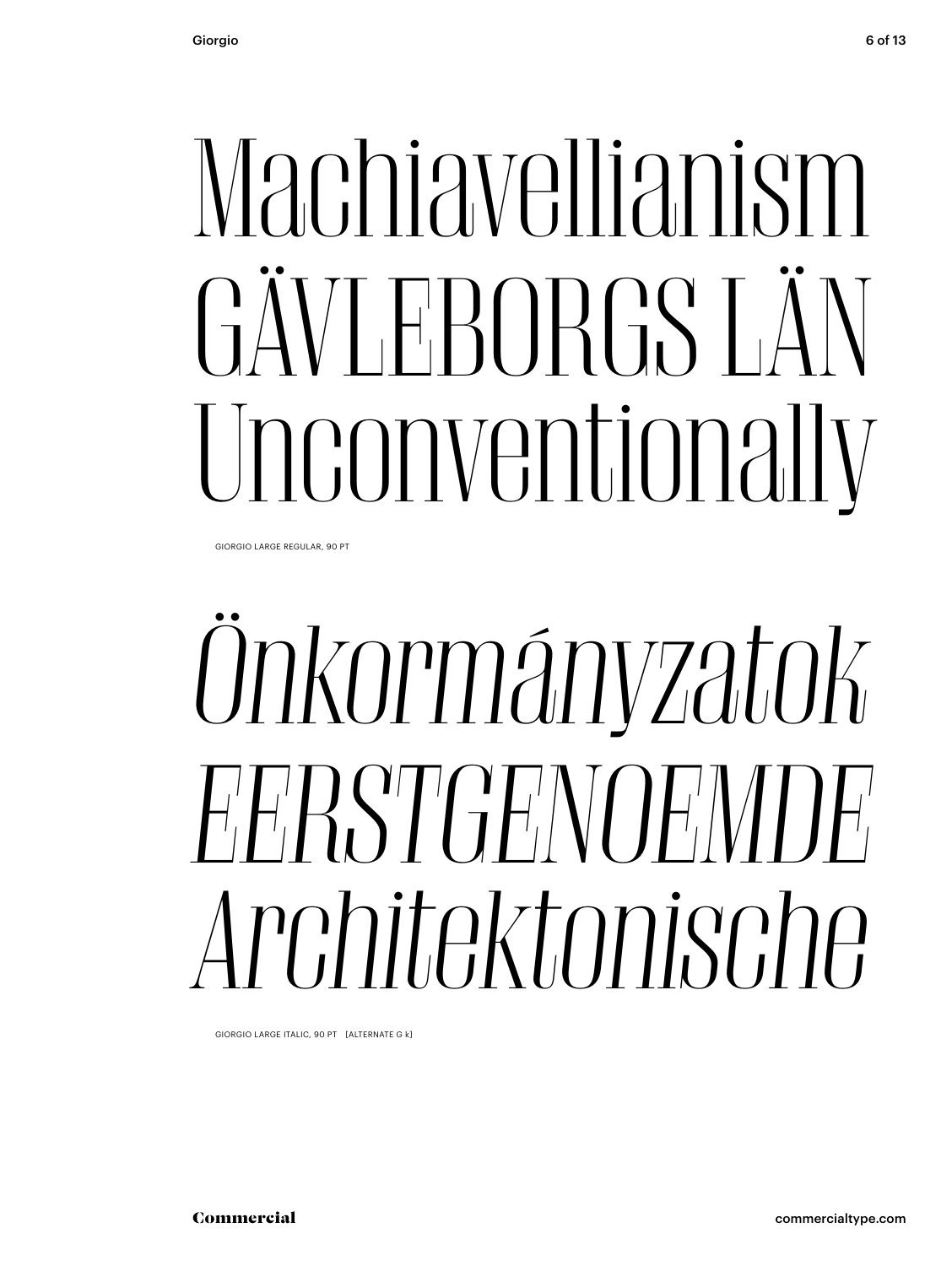### NIKOLAY BOGOLYUBOV Quantum Field Theory PSEUDOINTELLECTUAL Metabolist Movements

GIORGIO MEDIUM REGULAR, 90 PT

### NONPHYSIOLOGICALLY *Tálknafjarðarhreppur Tálknafjarðarhreppur COLONIAL REVIVALISM Nordur-Pillet Computer Computer Computer Computer Computer Computer Computer Computer Computer Computer Computer Computer Computer Computer Computer Computer Computer Computer Computer Computer Computer Computer Computer*

GIORGIO MEDIUM ITALIC, 90 PT [ALTERNATE h m n g]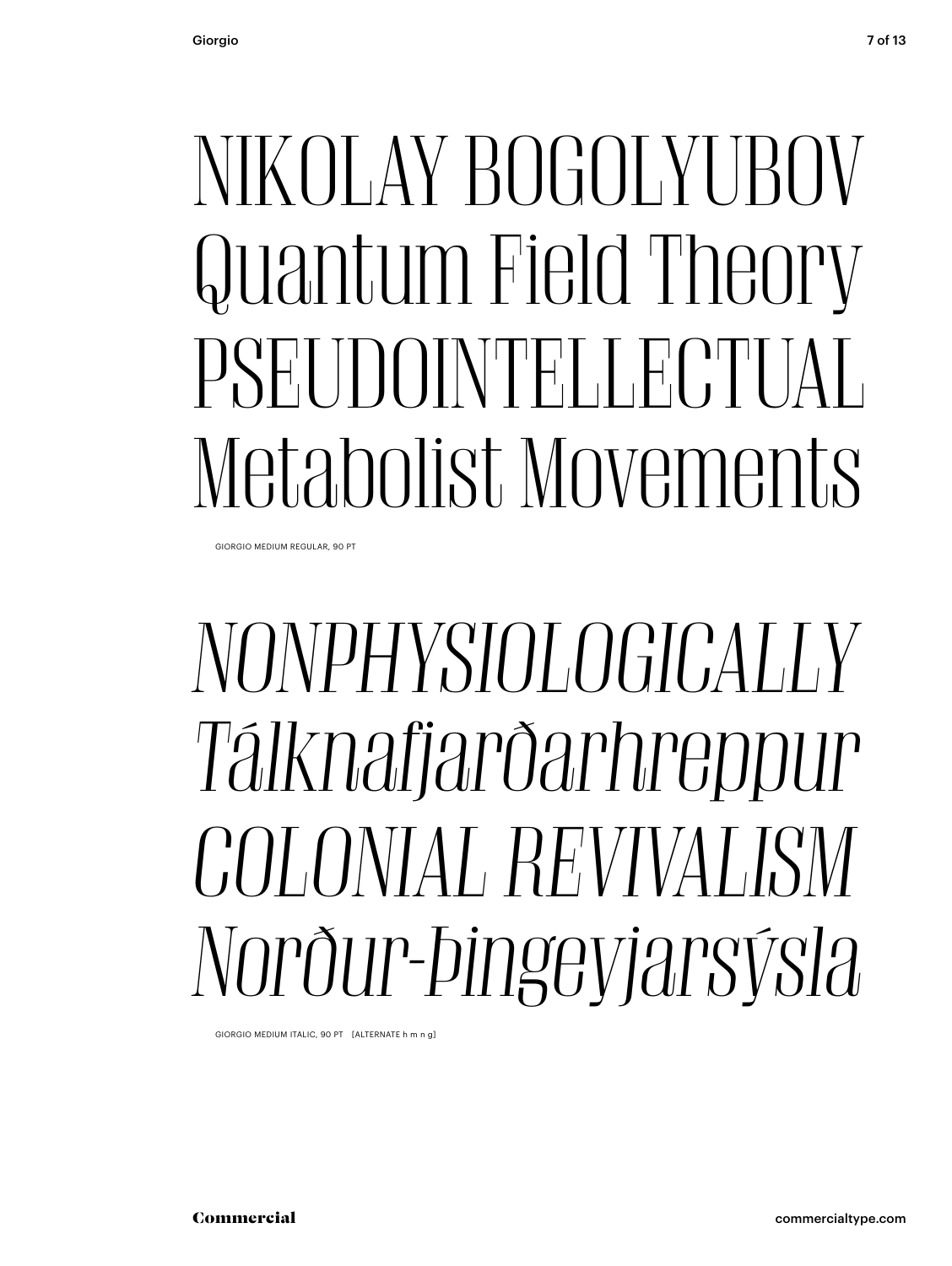CARACTÉRISTIQUES DES SITCOMS Anti-heroic and pro-consumerist Ronald George Wreyford Norrish THE MUSEUMS AND ART GALLERY Potrivit unei statistici anterioare Snæfellsnes-og Hnappadalssýsla

GIORGIO SMALL REGULAR, 40 PT

*NEWFOUNDLAND AND LABRADOR Van Oudheid naar Middeleeuwen A Harmadik Magyar Köztársaság SKEIÐA- OG GNÚPVERJAHREPPUR Burgerlijk-verzuilde samenleving Koripalloa on Helsingissä pelattu*

GIORGIO SMALL ITALIC, 40 PT [ALTERNATE g k]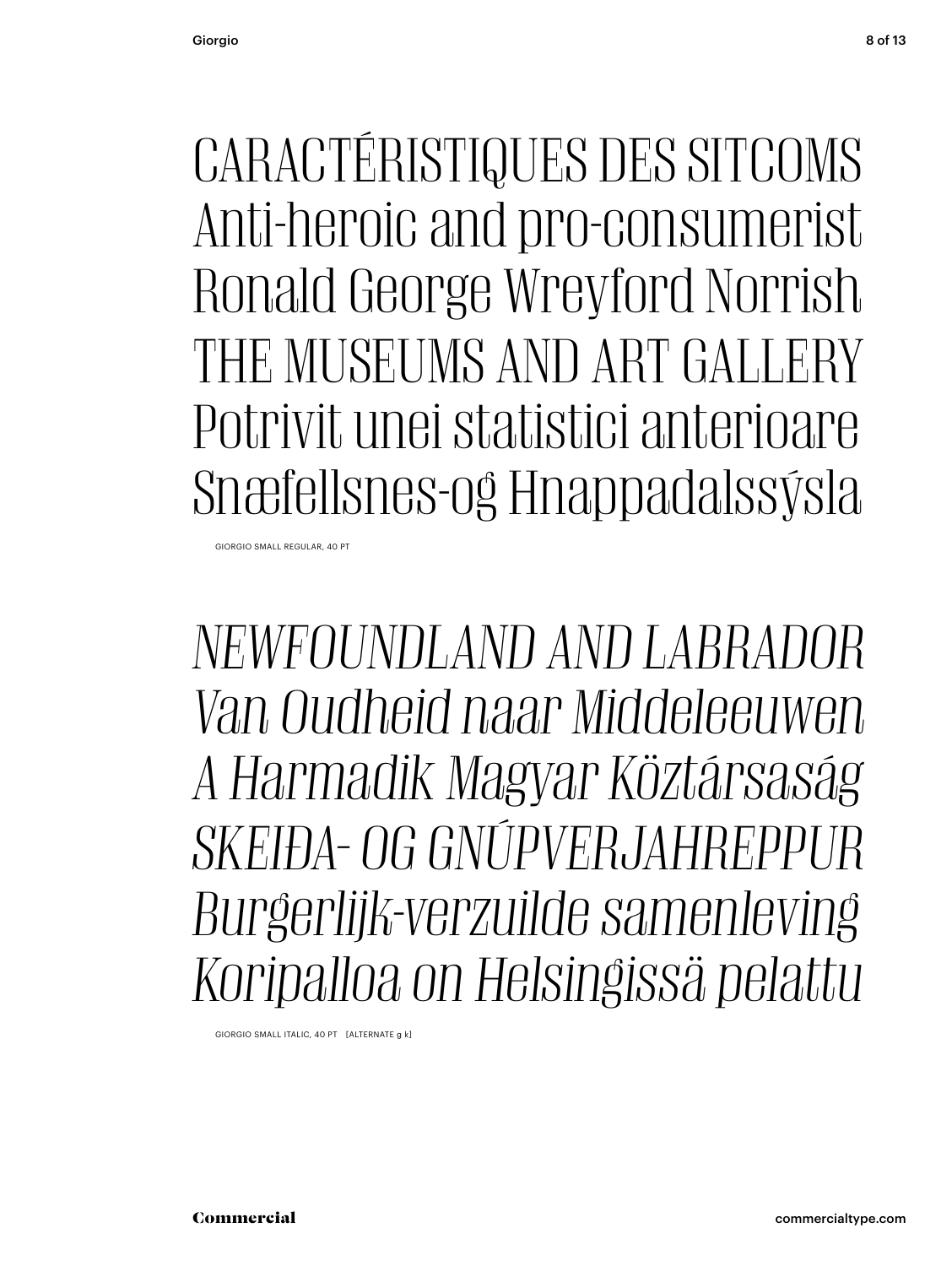| <b>UPPERCASE</b>                       | ABCDEFGHIJKLMNOPQRSTUVWXYZ                                                                                                                                                                                                         |
|----------------------------------------|------------------------------------------------------------------------------------------------------------------------------------------------------------------------------------------------------------------------------------|
| LOWERCASE                              | abcdefghijklmnopqrstuvwxyz                                                                                                                                                                                                         |
| STANDARD PUNCTUATION                   | $[1,2, \ldots -1]$ $[3,4]$ $[3,4]$ $[3,4]$ $[3,4]$ $[3,4]$ $[3,4]$ $[4,4]$ $[3,4]$ $[4,4]$ $[4,4]$ $[5,4]$ $[5,4]$ $[6,4]$ $[7,4]$ $[8,4]$ $[8,4]$ $[1,4]$ $[1,4]$ $[1,4]$ $[1,4]$ $[1,4]$ $[1,4]$ $[1,4]$ $[1,4]$ $[1,4]$ $[1,4]$ |
| LIGATURES                              | fb fh fi fi fk fl ff ffb ffh ffi ffi ffk ffl                                                                                                                                                                                       |
| PROPORTIONAL LINING<br>default figures | $EEY12345678900 %$ $% 0.000$ $*$ $*$ $*$ $*$ $*$ $*$ $*$                                                                                                                                                                           |
| PREBUILT FRACTIONS                     | $\frac{1}{2}$ $\frac{1}{3}$ $\frac{2}{3}$ $\frac{1}{4}$ $\frac{3}{4}$                                                                                                                                                              |
| STYLISTIC ALTERNATES                   | hmn MRWgky CGK& bq u AWW ce Qg t<br>hhnhnn RŘRŴŴŴŴkŷỳÿý CĆČČČĞĜGĠĶ úùûüŭ<br>űūyůű ÄÅÅÃÅÅÅÅA céčêėêêëĕĕėēę ğĝģġ ťt                                                                                                                  |
| <b>ACCENTED UPPERCASE</b>              | ÁÂÀÄÅÃĂĀAÆÇĆČĈĊĎĐÉÊÈËĔĒEĘĞĜGĠĦĤ<br>ÍÎÌÏİĬĮĨĬĴĶŁĹĽĻĿŇŇŇŇÓÔÔÖŐŐŌØŒŔŘŖŠŚ\$Ŝ\$<br><i><b>ÞŤŢÚÛŨÜŬŰŪŲŮŨŴŴŴŴÝŶŸŽŹŻ</b></i>                                                                                                                |
| <b>ACCENTED LOWERCASE</b>              | áâàäåããāaæçćčĉċďđðéêèëěėeçğĝģġħh<br>IIIIIIIIIIIIKHIIIInnnoodöööoocerrposssss<br>þťtúûùüŭűūyůũẃŵẁẅýŷỳÿžźż                                                                                                                           |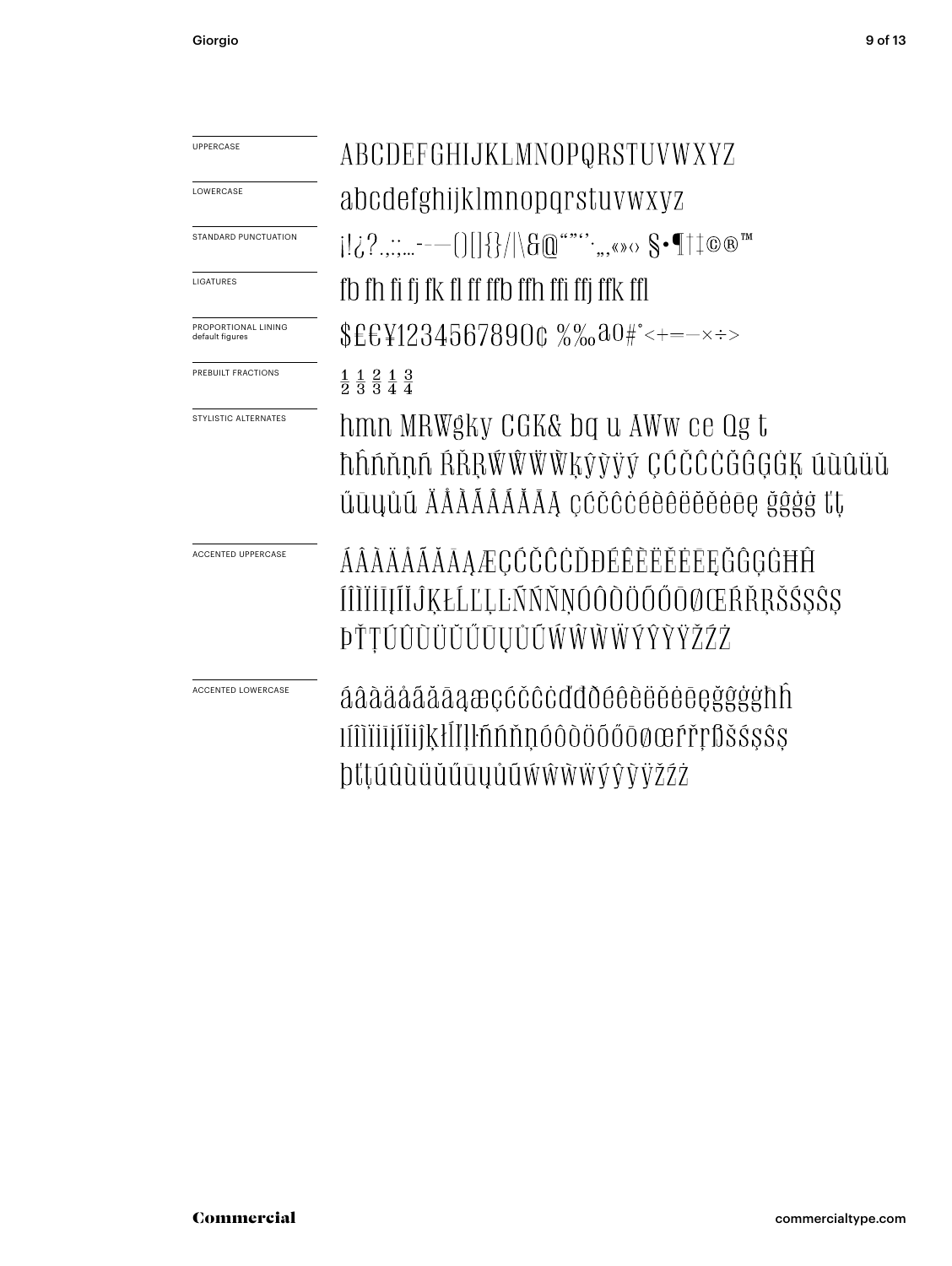| <b>UPPERCASE</b>                       | ABCDEFGHIJKLMNOPQRSTUVWXYZ                                                                                           |
|----------------------------------------|----------------------------------------------------------------------------------------------------------------------|
| LOWERCASE                              | abcdefghijklmnopqrstuvwxyz                                                                                           |
| STANDARD PUNCTUATION                   | $\{ \{i\}^2, \ldots -\ell\}  = \{ \{i\}^2 ,  \{i\}^2 , \ldots, \ell \ge 0\}$ of $\mathbb{T}^{\pm}$ to $\mathbb{R}^m$ |
| LIGATURES                              | fb fh fi fj fk fl ff ffb ffh ffi ffj ffk ffl                                                                         |
| PROPORTIONAL LINING<br>default figures | $$EEY12345678900~\%$ %a0#°<+=- $\times$ ÷>                                                                           |
| PREBUILT FRACTIONS                     | $\frac{1}{2}$ $\frac{1}{3}$ $\frac{2}{3}$ $\frac{1}{4}$ $\frac{3}{4}$                                                |
| STYLISTIC ALTERNATES                   | hmn MRWgky CGK& bq u AWw ce Qg t g ffiflß                                                                            |
|                                        | hhnnnn AŘRŴŴŴŴķŷỳÿý ÇĆČĈĊĞĜĢĠĶ                                                                                       |
|                                        | úùûüŭűūyůű ÄÅÀÃÁÁĂĂĄ çćčĉċéèêëĕěėee                                                                                  |
|                                        | ğêğg tt ğâğg                                                                                                         |
| <b>ACCENTED UPPERCASE</b>              | ÁÂÀÄÅÃĂĀAÆÇĆČĈĊĎĐÉÊÈËËEĒĘĞĜĢĠĦĤ                                                                                      |
|                                        | ÍÎÌĬĬĬĮĨĬĴĶŁĹĽĻĿÑŃŇŅÓÔŎÖŐŐŌØŒŔŘŖŠŚŞŜŞ                                                                                |
|                                        | <i><b>ÞŤŢÚÛŨÜŬŰŪŲŮŨŴŴŴŴŶŶŸŽŹŻ</b></i>                                                                                |
| <b>ACCENTED LOWERCASE</b>              | áâàäååãāaæçćčĉċďđðéêèëèėegğĝġħh                                                                                      |
|                                        | 1ÍÎÎÎÎIÎIĬIÎKHILHÑŇŊŎÔŎÖŐŐŌØŒŕřŗßŠŚŞŜŞ                                                                               |
|                                        |                                                                                                                      |
|                                        | <i>bťtúûùüŭűūyůũ</i> wŵŵŵýŷ <i>ỳžźż</i>                                                                              |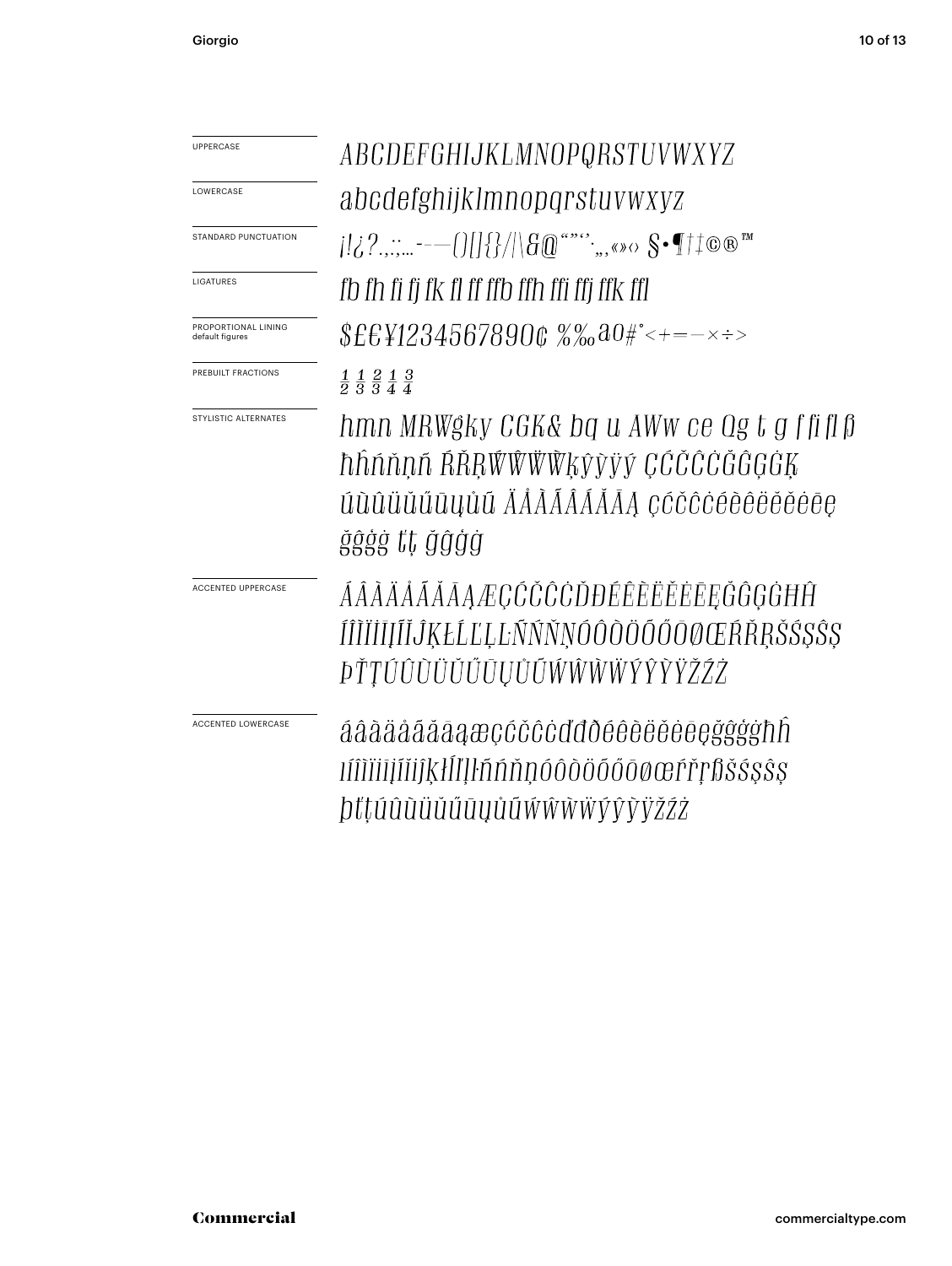GIORGIO XLARGE REGULAR, 75 PT

GIORGIO LARGE<br>REGULAR, 70 PT

GIORGIO XLARGE REGULAR, 75 PT STYLISTIC SET 2 [ALTERNATE M R W g k y]

GIORGIO LARGE REGULAR, 70 PT

GIORGIO XLARGE REGULAR, 75 PT

GIORGIO LARGE REGULAR, 70 PT STYLISTIC SET 2 [ALTERNATE M R W g k y]

### Market Rang Way Market Rang Way Market Rang Way Market Rang Way Market Rang Way  $\mathcal{M}$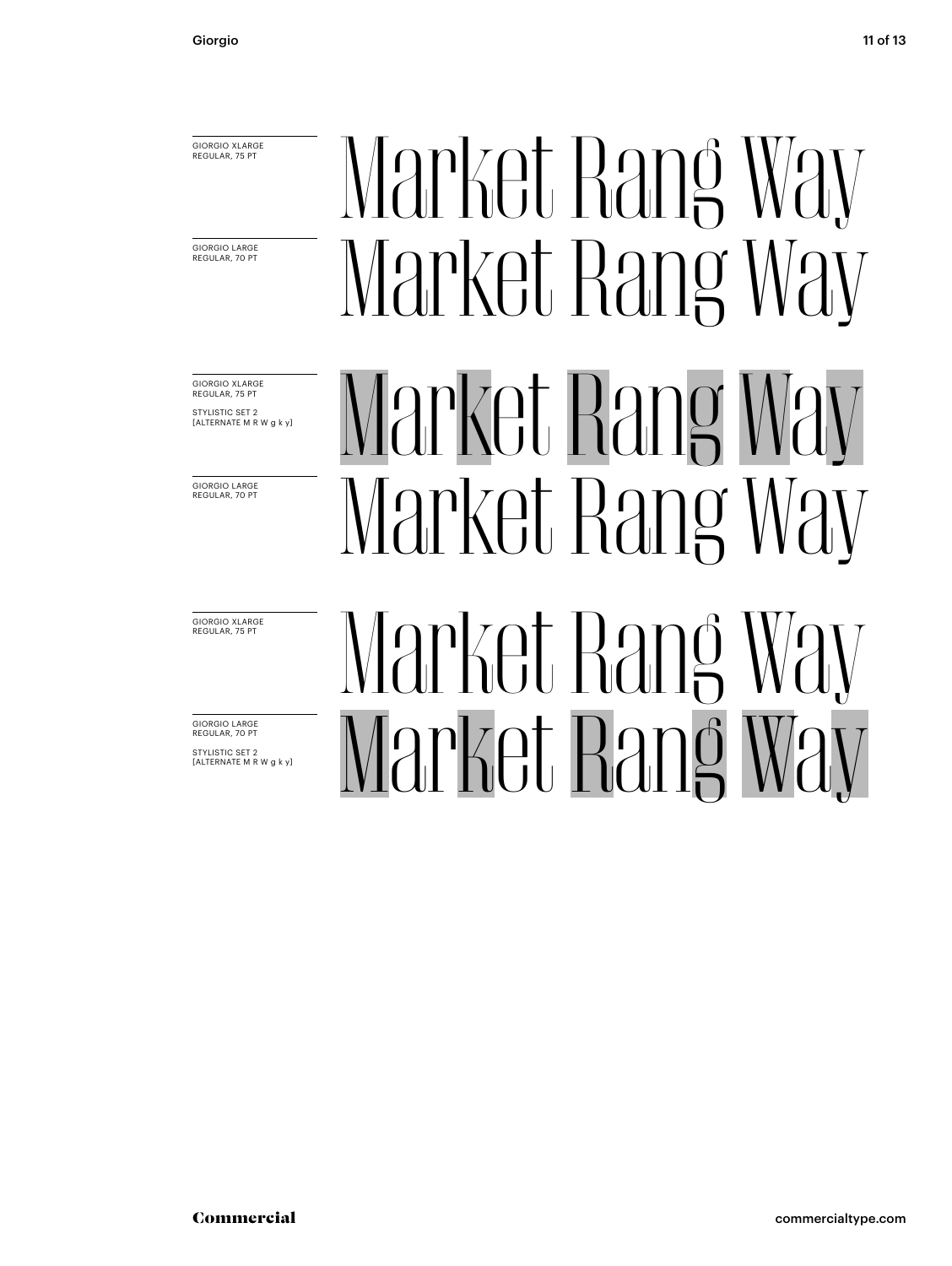**OPENTYPE FEATURES** FAMILY WIDE

default figures

FRACTONS<br>prebuilt fractions only

STYLISTIC SET 01 h m n and related

STYLISTIC SET 02 alternate forms for M R W g k y and related (in XL the alternate and default forms are switched)

STYLISTIC SET 03 additional vertical serifs on C G alternate form for K &

STYLISTIC SFT 04 b q and related

STYLISTIC SET 05 u and related

STYLISTIC SET 06 A W w and related

STYLISTIC SET 07 high contrast c e and related

STYLISTIC SET 08 Q g and related

STYLISTIC SET 09 t and related

ADDITIONAL ALTERNATES accessible via the glyph palette

**OPENTYPE FEATURES**

ITALIC ONLY

STYLISTIC SET 10 single story g and related

STYLISTIC SET 11<br>long f and related

Minimal *Rhinestones* Minimal *Rhinestones* Mining Rainy *Working* Mining Rainy *Working* Cold Gap & Kilograms Cold Gap & Kilograms Ability Bulbs Eloquent Ability Bulbs Eloquent Sequel utensils urges Sequel utensils urges Abilities Waving Awed Abilities Waving Awed *Neolithic* Architecture *Neolithic* Architecture Quietly Quilting *QUICK* Quietly Quilting *QUICK* Built tumbling tearing Built tumbling tearing Qing Quilt Quit Quiting Qing Quilt Quit Quiting ALL CAPS MINIMAL RHINESTONE MINIMAL RHINESTONE PROPORTIONAL LINING  $$24.99 \, \text{E}23.50 \, \text{E}120.87$   $$24.99 \, \text{E}23.50 \, \text{E}120.87$ 12345 1/2 1/3 2/3 1/4 3/4 12345  $\frac{1}{2}$   $\frac{1}{3}$   $\frac{2}{3}$   $\frac{1}{4}$   $\frac{3}{4}$ 

**DEACTIVATED ACTIVATED** 

**DEACTIVATED** ACTIVATED

*Buggy tumbling bags Buggy tumbling bags* **Daß Affect Baffles Cliff** Daß Affect Baffles Cliff